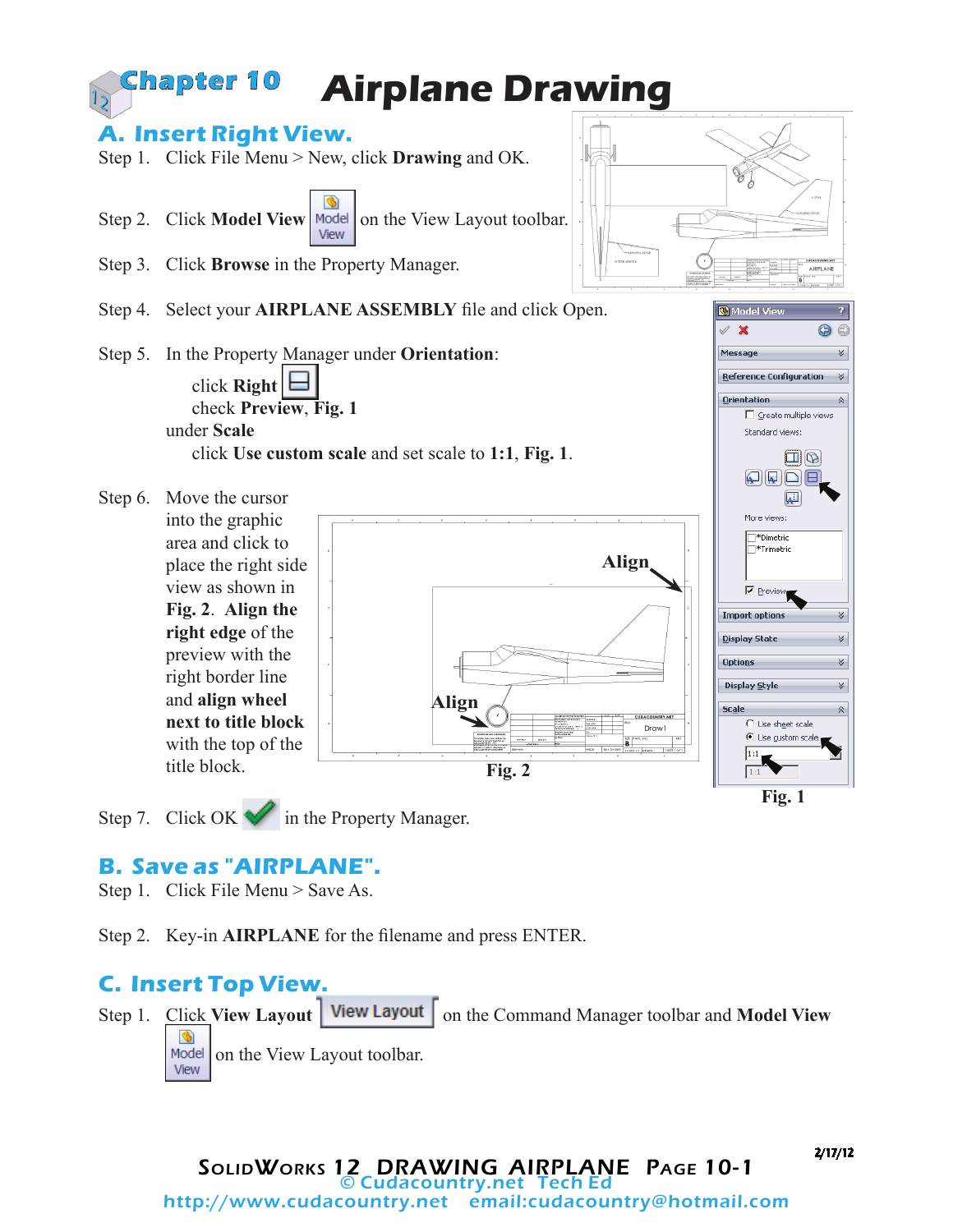

**Fig. 6**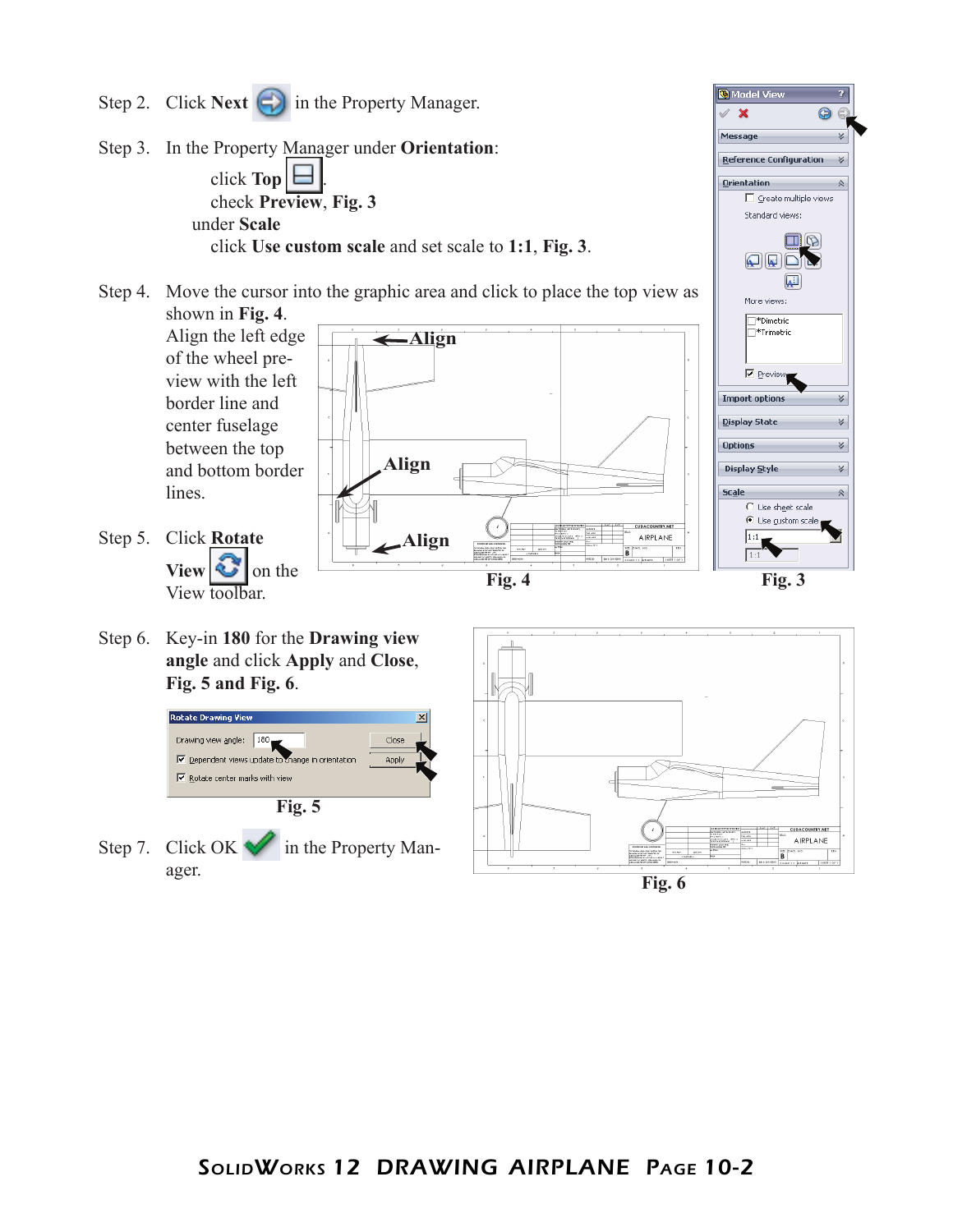

SolidWorks 12 DRAWING AIRPLANE Page 10-3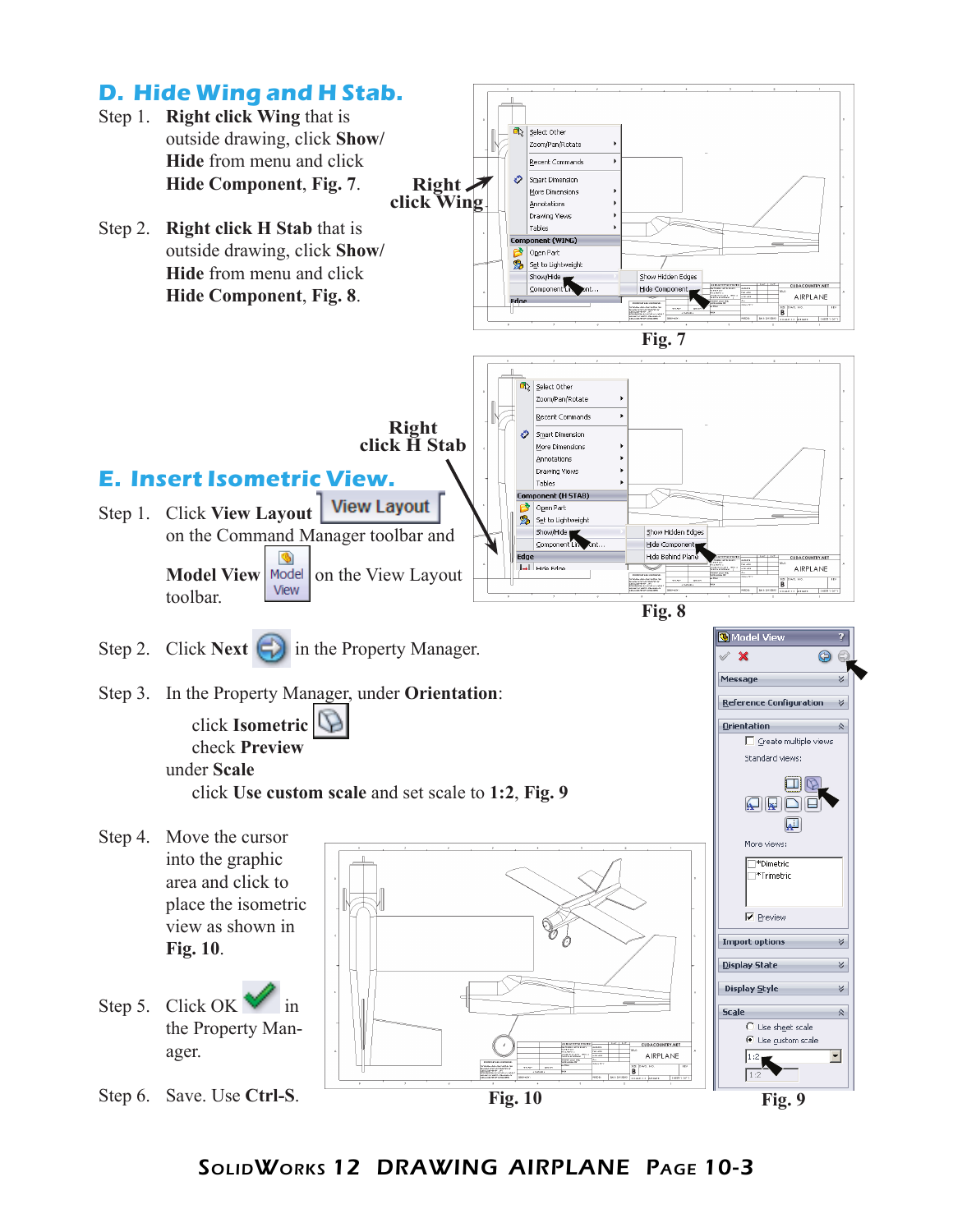## **F. Add Leaders and Notes to Stabilizers.**



**Fig. 15**

## SolidWorks 12 DRAWING AIRPLANE Page 10-4